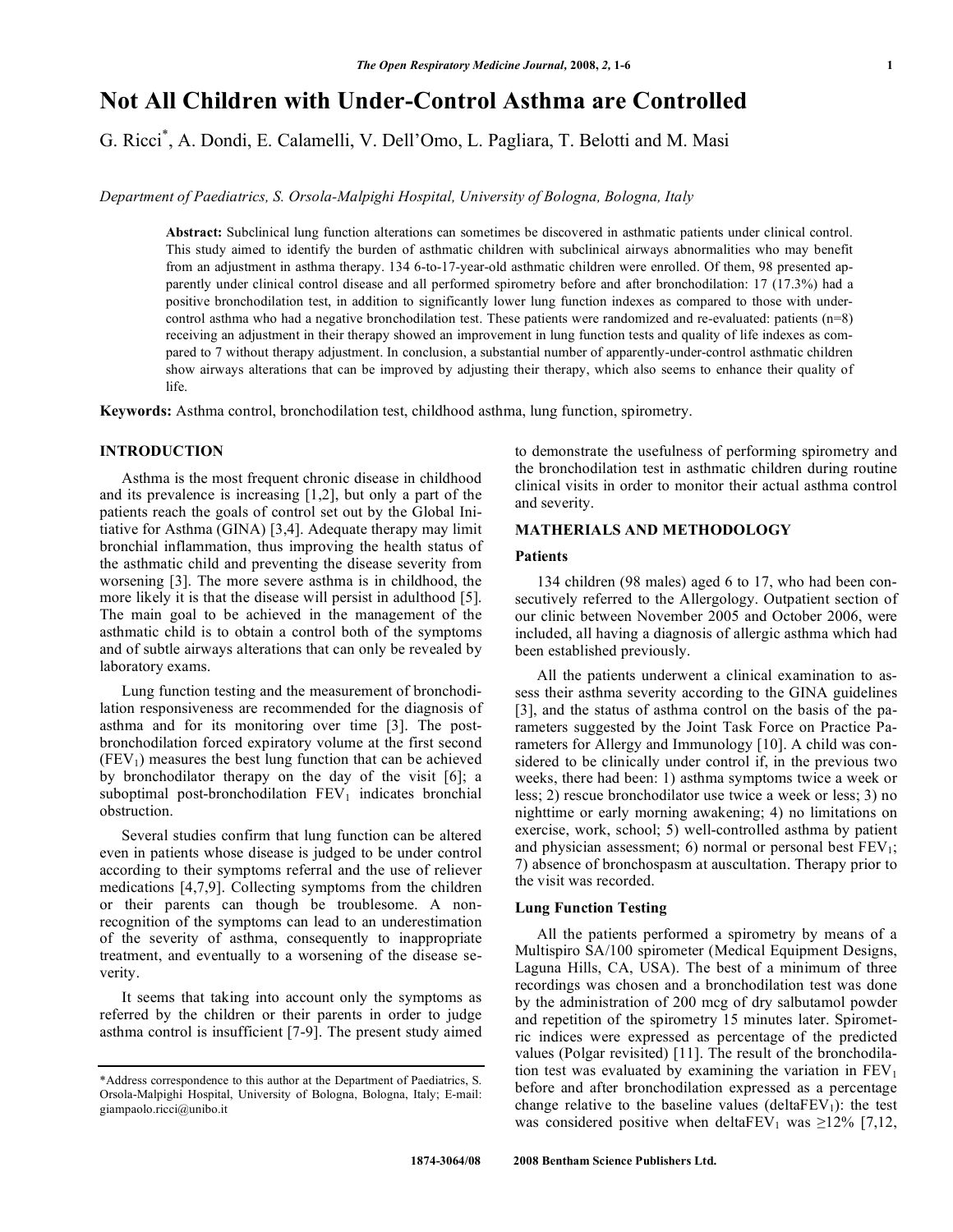13]. We chose the value of deltaFEV<sub>1</sub>  $\geq$ 12% instead of  $\geq$ 15% to increase the sensibility of the test.

#### **Skin Prick Tests (SPT)**

 A Skin Prick Test was performed to establish possible sensitization to the main seasonal (grass pollens, *Parietaria judaica*) and perennial (*Dermatophagoides farinae*, *Dermatophagoides pteronyssinus*, *Alternaria alternatae*, cat and dog dander) allergens involved in allergic asthma (Lofarma, Milan, Italy).

## **Health-Related Quality of Life (HRQL)**

 Patients' HRQL was measured by administering the Pediatric Asthma Quality of Life Questionnaire (PAQLQ) [14].

## **Statistical Analysis**

 Data were examined by means of SPSS 13.0 for Windows (SPSS/PC; SPSS Inc., Chicago, IL, USA). Student's ttest and linear regression were used. Results were considered significant for a p value  $\leq 0.05$ .

### **Ethical Consideration**

 This research was conducted in accordance with the principles of the Declaration of Helsinki. Written informed consent was obtained from parents before the children were included in the study.

## **RESULTS**

 According to our parameters, the asthma was under control in 98 children (73.1%), but not in the remaining 36 (26.9%). Of the 98 children with controlled disease, 17 (17.3%) had a positive bronchodilation test, meaning a del $taFEV<sub>1</sub> \ge 12%$ . This allowed us to divide our population into three different groups, one including patients with their asthma under control and with a negative bronchodilation test, the second consisting of children with controlled asthma but a positive bronchodilation test and the third including patients with uncontrolled asthma. Table **1** describes the main clinical and functional characteristics of our population. Table **2** shows the results of spirometry, bronchodilation test, Skin Prick Test and PAQLQ scores.

 Firstly, differences in spirometric data between different groups in our population were examined. Results of t-test showed that  $FEV_1$  and the ratio between  $FEV_1$  and the forced vital capacity (FVC) differed significantly  $(p \le 0.001$  and  $p\leq0.005$  respectively) between patients with apparently under control asthma (with a positive or negative response to the bronchodilation test) and patients with not-controlled asthma.

Moreover,  $FEV_1$  and  $FEV_1/FVC$  differed significantly  $(p \le 0.05$  and  $p \le 0.01$  respectively) between patients with asthma under control and a positive or negative response to the bronchodilation test. No significant differences were found in FVC between these groups.  $FEV<sub>1</sub>$  and  $FEV<sub>1</sub>/FVC$ were not significantly different ( $p=0.180$  and  $p=0.785$  respectively) between patients with asthma under control but a positive bronchodilation test and patients with uncontrolled asthma.

 Analysis of the differences in HRQL between groups showed that PAQLQ scores were similar in all children with asthma under control independently of bronchodilation test results, but a statistically significant difference was found between the scores of children with controlled asthma and a positive bronchodilation test, and children with uncontrolled disease ( $p \leq 0.01$ ).

**Table 1. Main Clinical and Spirometric Characteristics of 134 Children (Mean Age 10.95; 98 Males and 36 Females) Enrolled in the Study** 

|                               |                                  | Under Control (n=98) |                                                 | <b>Not Under</b><br>Control $(n=36)$ | <b>All Patients</b><br>$n=134$ |
|-------------------------------|----------------------------------|----------------------|-------------------------------------------------|--------------------------------------|--------------------------------|
|                               |                                  |                      | <b>Positive Bronchodilation</b><br>$Test(n=17)$ |                                      |                                |
|                               | <b>Intermittent</b>              | 34(42%)              | 7(41%)                                          | 7(19%)                               | 48 (36%)                       |
|                               |                                  | 41 (42%)             |                                                 |                                      |                                |
|                               |                                  | $40(50\%)$           | 7(40%)                                          | 19(53%)                              | 66 (49%)                       |
| <b>Asthma severity</b>        | Mild persistent                  | 47 (48%)             |                                                 |                                      |                                |
|                               |                                  | 7(9%)                | 3(18%)                                          |                                      |                                |
|                               | Moderate persistent              | $10(10\%)$           |                                                 | 7(19%)                               | 17(13%)                        |
|                               |                                  | $\theta$             | $\theta$                                        |                                      |                                |
|                               | Severe persistent                | $\bf{0}$             |                                                 | 3(8%)                                | 3(2%)                          |
|                               | ICS <sup>*</sup>                 | 50 (51%)             | 8(47%)                                          |                                      | $67(50\%)$                     |
|                               |                                  | 42 (52%)             |                                                 | 17(47%)                              |                                |
| <b>Controller medications</b> | $ICS^* + LABA^{\dagger}$         | 11(11%)              | 2(12%)                                          | 6(17%)                               | 17(13%)                        |
|                               |                                  | $9(11\%)$            |                                                 |                                      |                                |
|                               | <b>Only reliever medications</b> | 37 (38%)             | 7(41%)                                          |                                      |                                |
|                               |                                  | 30 (37%)             |                                                 | 13(36%)                              | 50 (37%)                       |

<sup>\*</sup>ICS: inhaled corticosteroids; <sup>\*</sup>LABA: long-acting  $\beta_2$ agonists; bronchodilation test was considered to be positive when deltaFEV<sub>1</sub>>12%; deltaFEV<sub>1</sub>= (FEV<sub>1</sub>postBD-FEV<sub>1</sub>at baseline) / FEV1 at baseline.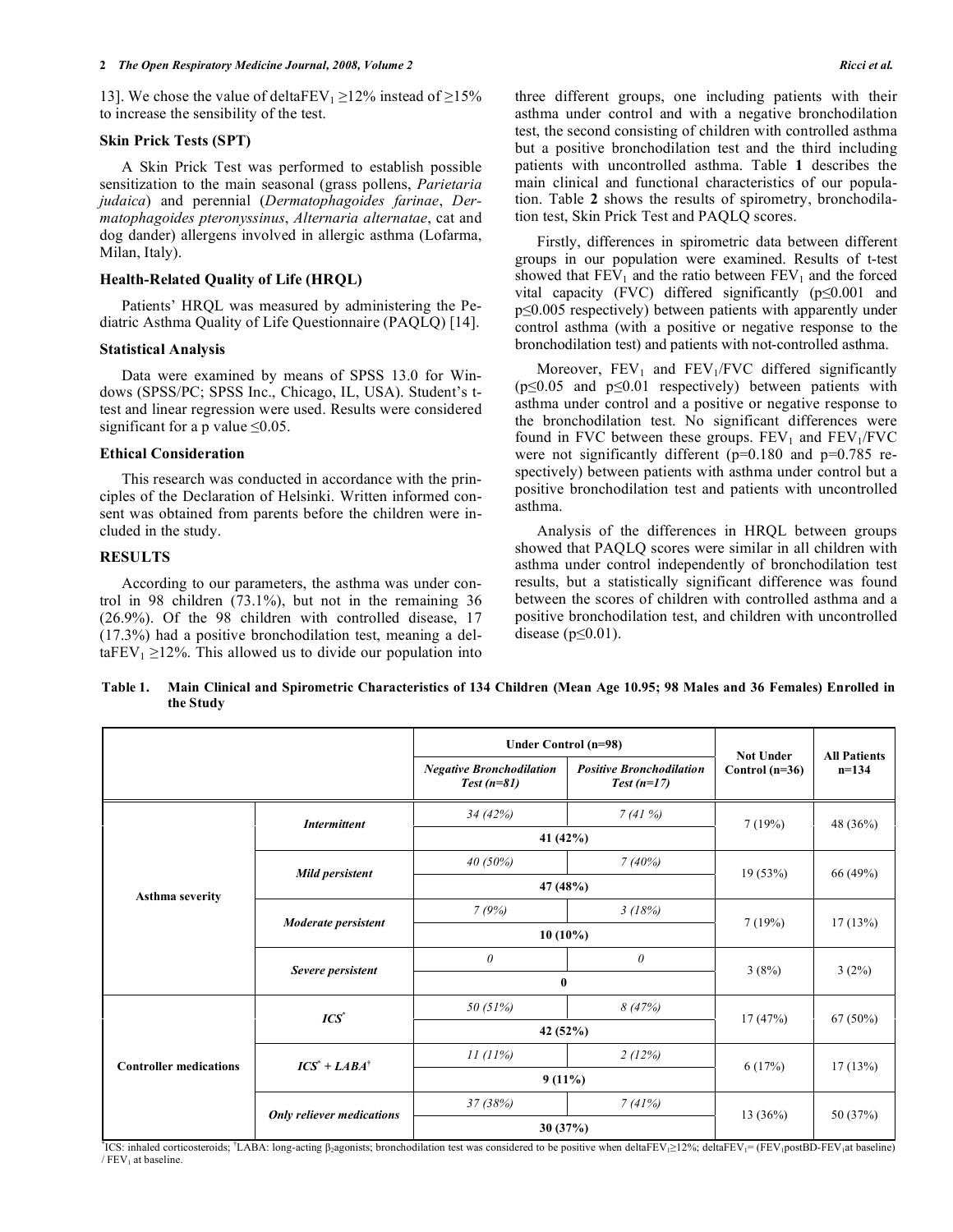|                                         |                                                         | Under Control (n=98)                            |                                                 |                                    |                                |
|-----------------------------------------|---------------------------------------------------------|-------------------------------------------------|-------------------------------------------------|------------------------------------|--------------------------------|
|                                         |                                                         | <b>Negative Bronchodilation</b><br>$Test(n=81)$ | <b>Positive Bronchodilation</b><br>$Test(n=17)$ | <b>Not Under</b><br>Control $n=36$ | <b>All Patients</b><br>$n=134$ |
| Mean $FVC \pm SD$                       |                                                         | $106.% \pm 13.5%$                               | $110\% \pm 15\%$                                | $99\% \pm 16$                      | $105\% \pm 15\%$               |
|                                         |                                                         |                                                 | $107\% \pm 14\%$                                |                                    |                                |
|                                         | Mean $FEV_1 \pm SD$                                     | $99\% \pm 12\%$ §                               | $92\% \pm 10\%$ §                               | $85\% \pm 20\$                     | $94% \pm$                      |
|                                         |                                                         | $97\% \pm 18\%$ \$                              |                                                 |                                    | 15.5%                          |
|                                         |                                                         | $94\% \pm 9.6\%$ #                              | $84\% \pm 11\%$ #                               | $85.05\% \pm 13 \;$ ¥              | $90\% \pm 12\%$                |
|                                         | Mean $FEV_1/FVC \pm SD$                                 | $92\% \pm 10.5\% \pm 10.5\%$                    |                                                 |                                    |                                |
|                                         |                                                         | $\theta$                                        | 17(100%)                                        | 17(47%)                            | 34(25%)                        |
|                                         | Delta $FEV_1^* \geq 12\%$                               | 17(17%)                                         |                                                 |                                    |                                |
|                                         |                                                         | 85 (87%)                                        | 14 (82%)                                        | 32(89%)                            | 117(87%)                       |
|                                         | <b>Grass pollens</b>                                    | 71 (88%)                                        |                                                 |                                    |                                |
| <b>SPT<sup>†</sup></b> positive results | House dust mites                                        | 41(42%)                                         | 5(29%)                                          | 19(53%)                            |                                |
|                                         |                                                         |                                                 | $36(44\%)$                                      |                                    | 60(45%)                        |
|                                         | Cat dander                                              | 35(36%)                                         | 4(23.5%)                                        | 15(42%)                            | 50 (37%)                       |
|                                         |                                                         |                                                 | 31 (38%)                                        |                                    |                                |
|                                         |                                                         | $6.18 \pm 0.75$                                 | $6.43 \pm 0.52$                                 | $5.42 \pm 1.18$                    | $6.02 \pm 0.93$                |
|                                         | Mean PAQLQ <sup><math>\ddag</math></sup> score $\pm$ SD |                                                 | $6.23 \pm 0.72$                                 |                                    |                                |

#### **Table 2. Results of Spirometry, Bronchodilation Test, Skin Prick Test and PAQLQ Scores**

Spirometric data are expressed as percentage of predicted. Statistics showed significant statistical differences in FEV<sub>1</sub> and in FEV<sub>1</sub>/FVC between children with apparently under control asthma and with not-controlled asthma (\$:  $p \le 0.001$  and  $\frac{y}{x}$ :  $p \le 0.005$  respectively) and between children with under control asthma and a negative or positive response to bronchodilation (§:  $p \le 0.05$  and #:  $p \le 0.01$  respectively).

**\*** deltaFEV1= (FEV1 post bronchodilation – FEV1 at baseline) / FEV1 at baseline; †SPT: Skin Prick Test; ‡PAQLQ: Pediatric Asthma Quality of Life Questionnaire.

 Examination of the allergic condition in the population did not highlight differences between the three groups regarding positive Skin Prick Test to the main allergens involved in allergic asthma (Table **3**).

**Table 3. Main Allergic Characteristics of 134 Children Included in Our Study** 

|                                                             | Grass<br><b>Pollens</b> | House<br><b>Dust Mites</b> | Cat<br>Dander |
|-------------------------------------------------------------|-------------------------|----------------------------|---------------|
| Under control, negative<br>bronchodilation test<br>$(n=81)$ | 72 (88.9%)              | $36(44.4\%)$               | 31 (38.3%)    |
| Under control, positive<br>bronchodilation test<br>$(n=17)$ | 14 (82.4%)              | $5(29.4\%)$                | $4(23.5\%)$   |
| Not under control<br>$(n=36)$                               | 32 (88.9%)              | 19 (52.8%)                 | 15(41.7%)     |

No differences between the three groups are statistically significant.

 Patients showing a discrepancy between the results of spirometry and asthma control were proposed to be reevaluated after a few months in order to reassess their asthma control and lung function. These patients were randomized and divided in two groups: 8 children (first group) had an adjustment in their asthma therapy, consisting of the introduction of or increase in inhaled corticosteroids (ICS), which have been shown to provide an improvement in airway responsiveness and asthma control [15]. Remaining 9

children (second group) had no adjustment in their therapy. Two children of the second group missed the visit. Table **4** shows the spirometric values and PAQLQ scores in the two subgroups of patients at the first visit. No significant differences were found between the two groups.

 Fifteen children were re-evaluated after 1 to 4 months, 8 of whom had had their therapy adjusted and 7 had not. Control of spirometry showed that 7 (87.5%) of the 8 children with a change in their therapy had a negative response to the bronchodilation test and 1 (12.5%) had a positive response, whereas among the patients with no change in asthma therapy 3 (42.9%) had a negative bronchodilation test, and the remaining 4 (57.1%) had an increase in  $FEV<sub>1</sub>$  after salbuta $mol \geq 12\%$  (Fig. 1).

 The same group of patients completed the PAQLQ again at the second visit. Median values showed an improvement in HRQL in those children who had been treated with ICS (6.48 at the first time, 6.72 at the second), and a worsening in children whose therapy had not been modified (6.73 and 6.39), but differences are not statistically significant. The examination of the subscales of the questionnaire indicates that 5 out of 8 children who had been treated with ICS had an improvement in the "activity limitations" domain, whereas only 2 out of 7 children who had not been treated with ICS showed this enhancement.

#### **DISCUSSION**

 The main goal in the management of the asthmatic child is to obtain control of the disease, but subclinical alterations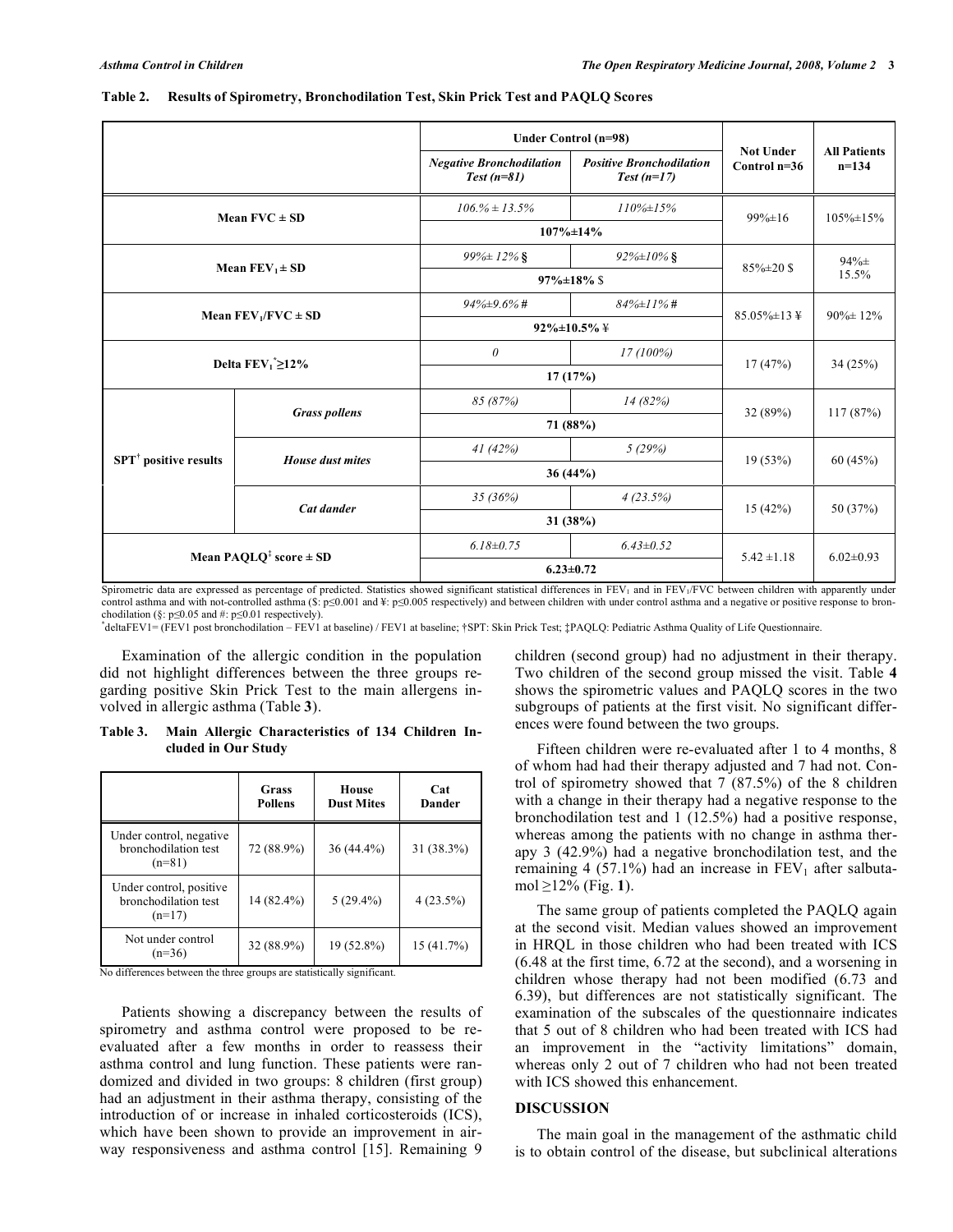**Table 4. Spirometric Values and PAQLQ Scores at the First Visit in the Two Subgroups of Patients with Positive Bronchodilation Test (n=17) who had an Adjustment in their Asthma Therapy (First Group; n= 8), Consisting of the Introduction of or Increase in Inhaled Corticosteroids (ICS), and who had No Adjustment in their Therapy (Second Group; n=9)** 

|                                           | <b>Patients with Adjustment</b><br>in Therapy $(n=8)$ | <b>Patients without Adjustment</b><br>in Therapy $(n=9)$ | <b>All Patients with Positive</b><br><b>Bronchodilation Test (n=17)</b> | p Value |
|-------------------------------------------|-------------------------------------------------------|----------------------------------------------------------|-------------------------------------------------------------------------|---------|
| Mean<br>$FVC \pm SD$                      | $107\% \pm$<br>15%                                    | $112\% \pm 14\%$                                         | 110%<br>± 15%                                                           | 0.475   |
| Mean<br>$FEV_1 \pm SD$                    | $91\% \pm$<br>10%                                     | $92\% \pm 10\%$                                          | 92%<br>$\pm 10\%$                                                       | 0.840   |
| Mean $FEV1/FVC$<br>$\pm SD$               | $86\% \pm$<br>12%                                     | $82\% \pm 10\%$                                          | 84%<br>$\pm 11\%$                                                       | 0.465   |
| Mean<br>Delta $FEV_1^* \pm SD$            | $19% \pm$<br>6%                                       | $16\% \pm 6\%$                                           | 17.5%<br>$\pm 6\%$                                                      | 0.320   |
| Mean PAQLQ <sup>3</sup><br>$score \pm SD$ | $6.48 \pm 0.79$                                       | $6.73 \pm 0.55$                                          | 6.43<br>$\pm 0.52$                                                      | 0.456   |

No differences between the two groups are statistically significant.

\* Delta FEV1 = (FEV1 post bronchodilation - FEV1 at vaseline) / FEV1 at baseline; ‡PAQLQ: Pediatric Asthma Quality of Life Questionnaire.

can be occasionally revealed in the lung function of asthmatic patients under apparent clinical control. No specific guidelines could be found about the approach to this problem, even if several studies reported such discrepancies, and the fact that asthma control is poorly judged when symptoms alone are considered has already been stated [7,8,16-19].

 Korhonen in 1999 evaluated the treatment policy for asthmatic children in the area of Kuopio, Finland [8]. PEF, spirometry and bronchodilation test results were collected from 195 school-aged patients. 11% of them had a positive the bronchodilation test as the only sign of bronchial obstruction, pointing to inadequate therapy.

 Our study shows a prevalence of 17.3% of positive bronchodilation tests in a group of asthmatic children who were in a symptom-free period, indicating an occult bronchial obstruction. The lung function of these children was more similar to that of children with uncontrolled asthma than to the one of those with controlled asthma and a negative bronchodilation test.

 The reasons why these children are asymptomatic despite having pulmonary function impairment can be multiple. First of all, an underlying, but still subclinical, pathological process in the airways could be hypothesized, similarly to what happens in some patients with apparently outgrown disease



**Fig. (1).** Variation in FEV<sub>1</sub> before and after bronchodilation in 15 children who had previously shown a positive bronchodilation (BD) test. The BD test was considered to be positive when variation in  $FEV<sub>1</sub>$  at baseline and after bronchodilation, expressed as a percentage of the baseline value, was  $\geq$ 12%.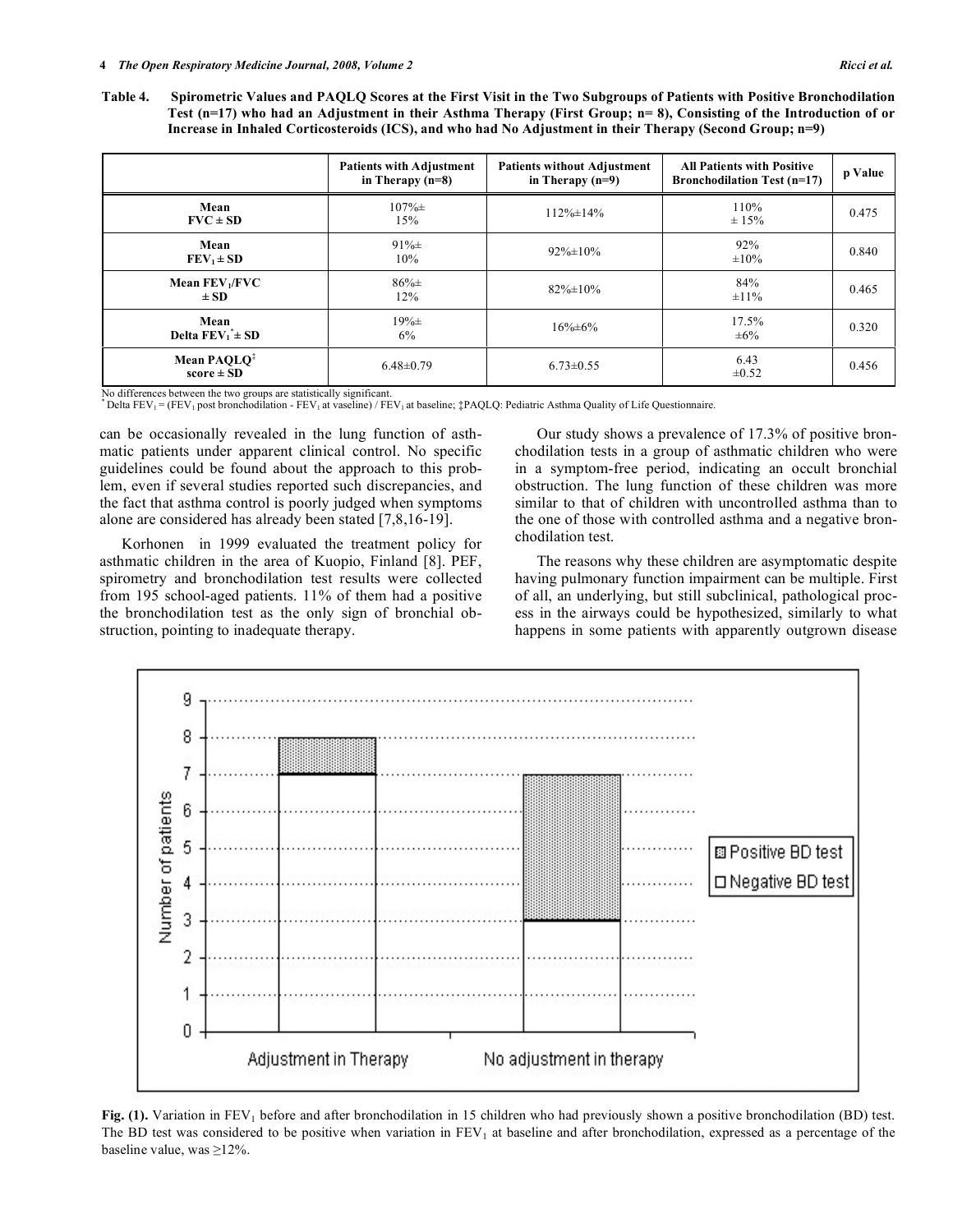[20-22]. Secondly, patients with asthma frequently have poor recognition or perception of their symptoms [3,22,23]. Boulet [22] in 1994 showed that the perception of symptoms associated with airways obstruction follows a normal unimodal distribution in the population with asthma; there are some "hypoperceivers" who can be asymptomatic or have minimal symptoms even with marked reductions in expiratory flows. A poor sensibility of airways obstruction has been demonstrated when convalescing from an acute asthmatic attack, during regular follow-ups, during a stable state of asthma, and even during acute episodes [18,24-27]; some patients have difficulty in distinguishing asthmatic dyspnoea from exercise-induced physiological breathlessness [28]. Moreover, collecting the symptoms story from the parents can sometimes be misleading on the actual status because of the social and psychological impact of admitting having a child with asthma; collecting the symptoms report directly from the kids could be more accurate [29], even if children, and mainly adolescents [5], may deny symptoms.

 We believe that patients with a positive response to the bronchodilation test even in the absence of symptoms should be regarded as undertreated. Our data on lung function after treatment (figure 1) show an improvement in most of the patients. On the contrary, 4 children out of 7, who were not treated after positive bronchodilation test, did not show an improvement in lung function at re-evaluation. The reason why more than 40% of children with unmodified therapy also showed an improvement in lung function can be imputed to the fact that a more stringent medical control often induces a patient's better compliance to therapy and disease management.

 The administration of the PAQLQ did not reveal any differences in HRQL between children with under-control asthma but a different response to bronchodilation. All of them, however, had a significantly better HRQL than children with uncontrolled disease. Although HRQL evaluation does not help to identify patients in need of further therapy, it is interesting to note that controlled patients with a positive bronchodilation test have some characteristics (asthma control, HRQL) in common with those well controlled and not respondent to bronchodilation, while they are more similar to uncontrolled children for other features (lung function).

 However, PAQLQ re-administration in the 15 children who repeated spirometry because of the discrepancy between clinical and functional data indicates an improvement in HRQL in those who underwent ICS therapy or had an augmentation in the dosage. Their activity limitations seem to be the most concerned, because 5 children out of 8 improved in this domain of the questionnaire.

 The first studies which identified such discrepancies between lung function and clinical control were conducted 20 to 30 years ago. Even if since then new drugs have been developed, asthma has been widely studied and its diagnosis and treatment have generally improved, the point of asymptomatic airways alterations is still up-to-date. Adequate treatment prevents pulmonary function from worsening: in persistent asthma, ICS suppress airway inflammation, reduce airway hyperresponsiveness, improve asthma control and prevent symptoms [3,15]. Persistent abnormal lung function in childhood, measured either at baseline or after bronchodilation, is probably associated with more severe asthma and

an unfavourable prognosis [5]. The limitation of our study is that it does not include Exhaled Nitric Oxide measurements, which could add further informations on the inflammatory status and, therefore, on asthma control [30]. This device is very useful in clinical practice, but, by now, it is not still available in all pneumologic and allergologic center.

 Undertreated patients are exposed to a worse progression of asthma severity and the bronchodilation test, even in the absence of Nitric Oxide measurements, seems to identify those children who are in need of a reassessment of their therapy. Moreover, our results indicate that the pharmacological treatment of an occult bronchial obstruction helps improving HRQL.

#### **CONCLUSION**

 In conclusion, we believe that it is advisable to perform spirometry in asthmatic children in order to provide adequate therapy for their actual lung condition, which can be revealed by the bronchodilation test. Establishing asthma control solely on the basis of clinical parameters could be insufficient. In the absence of Nitric Oxide measurements, spirometry is a simple examination which is normally performable in every pneumologic or allergologic outpatient clinic and allows an evaluation of the bronchial obstruction status of the lung of the asthmatic school-aged child without any further, expensive investigation.

### **ABBREVIATIONS**

| Bronchodilation test<br><b>BD</b> test |
|----------------------------------------|
|----------------------------------------|

- $FEV<sub>1</sub>$  = Forced expiratory volume at the first second
- $FVC = Fored vital capacity$
- $HROL = Health-related quality of life$
- ICS = Inhaled corticosteroids
- LABA = Long-acting  $\beta_2$  agonists
- PAQLQ = Pediatric Asthma Quality of Life Questionnaire

#### **REFERENCES**

- [1] Bousquet J, Clark TJ, Hurd S, *et al.* GINA guidelines on asthma and beyond. Allergy. 2007 Feb;62(2):102-12.
- [2] Weinmayr G, Weiland SK, Björkstén B, *et al.* ISAAC Phase Two Study Group. Atopic sensitization and the international variation of asthma symptom prevalence in children. Am J Respir Crit Care Med 2007; 76(6): 565-74.
- [3] GINA Report. Global strategy for asthma management and prevention. Revised 2006. Accessed 16 December 2006: Available from: http://www.ginasthma.com/guidelineitem.asp??
- [4] Gustafsson PM, Watson L, Davis KJ, Rabe KF. Poor asthma control in children: evidence from epidemiological surveys and implications for clinical practice. Int J Clin Pract 2006; 60: 321-334.
- [5] Roorda RJ. Prognostic factors for the outcome of childhood asthma in adolescence. Thorax 1996; 51 (Suppl 1): S7-12.
- [6] Enright PL, Lobowitz MD, Cockroft DW. Physiologic measures: pulmonary function tests. Asthma outcome. Am J Respir Crit Care Med 1994; 149 (2 Pt 2): S9-18.
- [7] Linna O. Spirometry, bronchodilator test or symptom scoring for the assessment of childhood asthma. Acta Paedr 1996; 85: 564-9.
- [8] Korhonen K, Korppi M, Remes ST, Reijonen TM, Remes K. Lung function in school-aged asthmatic children with inhaled cromoglycate, nedocromil and corticosteroid therapy. Eur Respir J 1999; 13: 82-86.
- [9] Bridge PD, McKenzie SA. Bronchodilator responsiveness testing in young children. Arch Dis Child 2001; 84: 525.
- [10] Joint Task Force on Practice Parameters, American Academy of Allergy, Asthma and Immunology; American College of Allergy,